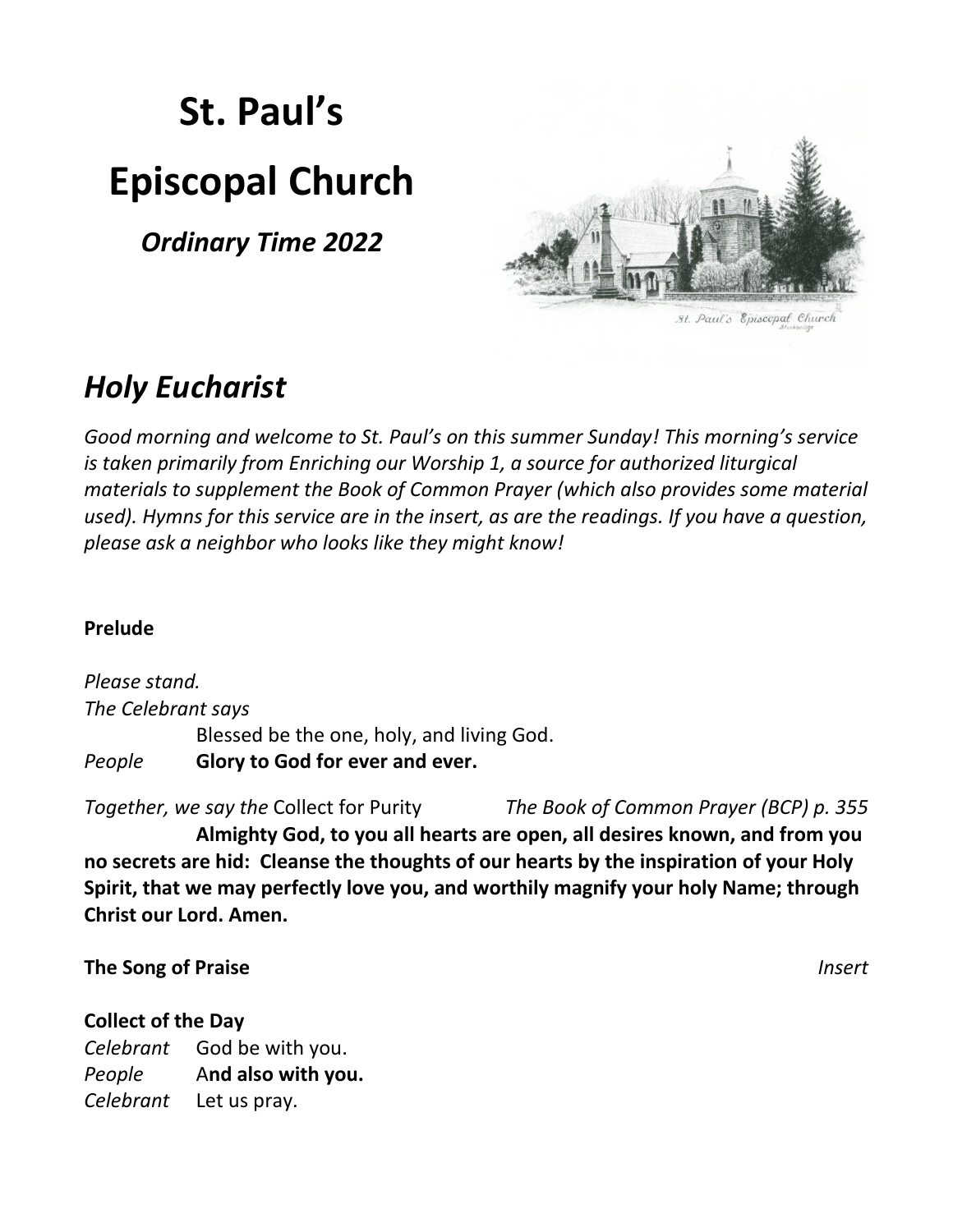*The Celebrant prays the collect appointed for the day, to which the People respond* **Amen**.

*All sit.* **Old Testament Reading** *Insert At the conclusion of the reading the Reader will say* The Word of the Lord. *People* **Thanks be to God.**

#### **Psalm** *Insert*

*Read by all*

*All stand for the Alleluia Sequence and the Holy Gospel*



Words and Music: Fintan O'Carroll and Christopher Walker (b.1947) @ 1985 OCP Publications, 5536 NE Hassalo, Portland, OR 97213 [www.ocp.org]. All rights reserved. Used by permission.

**Holy Gospel** *Insert Gospeller* The Holy Gospel of our Lord Jesus Christ according to *People* G**lory to you, Lord Christ.**

*At the conclusion of the Gospel reading, the Gospeller will say* The Gospel of the Lord.

People **Praise to you, Lord Christ.**

**Sermon**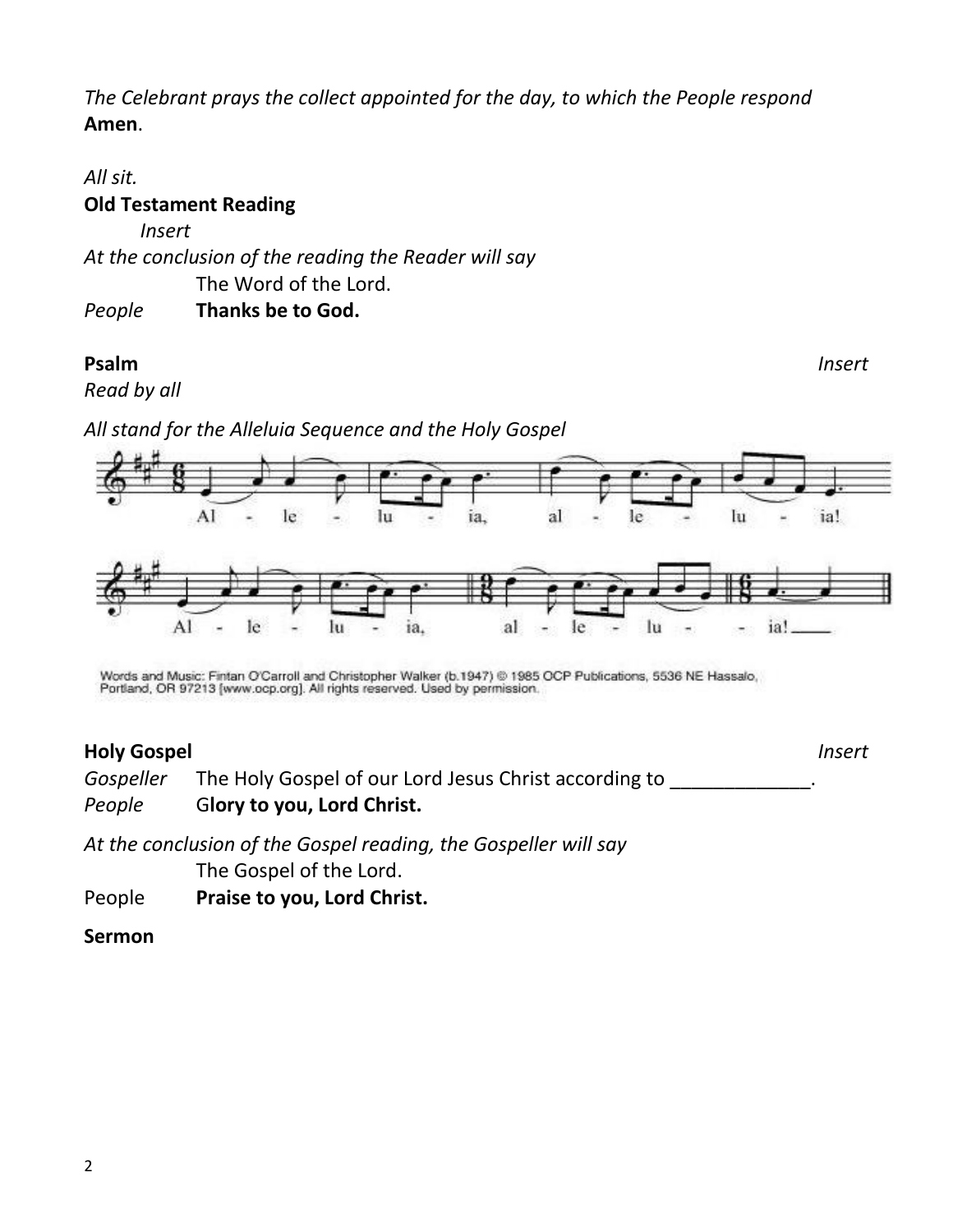#### **Nicene Creed**

*All stand and together say*

**We believe in one God, the Father, the Almighty, maker of heaven and earth, of all that is, seen and unseen.**

**We believe in one Lord, Jesus Christ, the only Son of God, eternally begotten of the Father, God from God, Light from Light, true God from true God, begotten, not made, of one Being with the Father; through him all things were made.**

**For us and for our salvation he came down from heaven, was incarnate of the Holy Spirit and the Virgin Mary and became truly human.**

**For our sake he was crucified under Pontius Pilate; he suffered death and was buried.**

**On the third day he rose again in accordance with the Scriptures; he ascended into heaven and is seated at the right hand of the Father. He will come again in glory to judge the living and the dead, and his kingdom will have no end.**

**We believe in the Holy Spirit, the Lord, the giver of life, who proceeds from the Father, who with the Father and the Son is worshiped and glorified, who has spoken through the prophets.**

**We believe in one holy catholic and apostolic Church. We acknowledge one baptism for the forgiveness of sins. We look for the resurrection of the dead, and the life of the world to come. Amen.**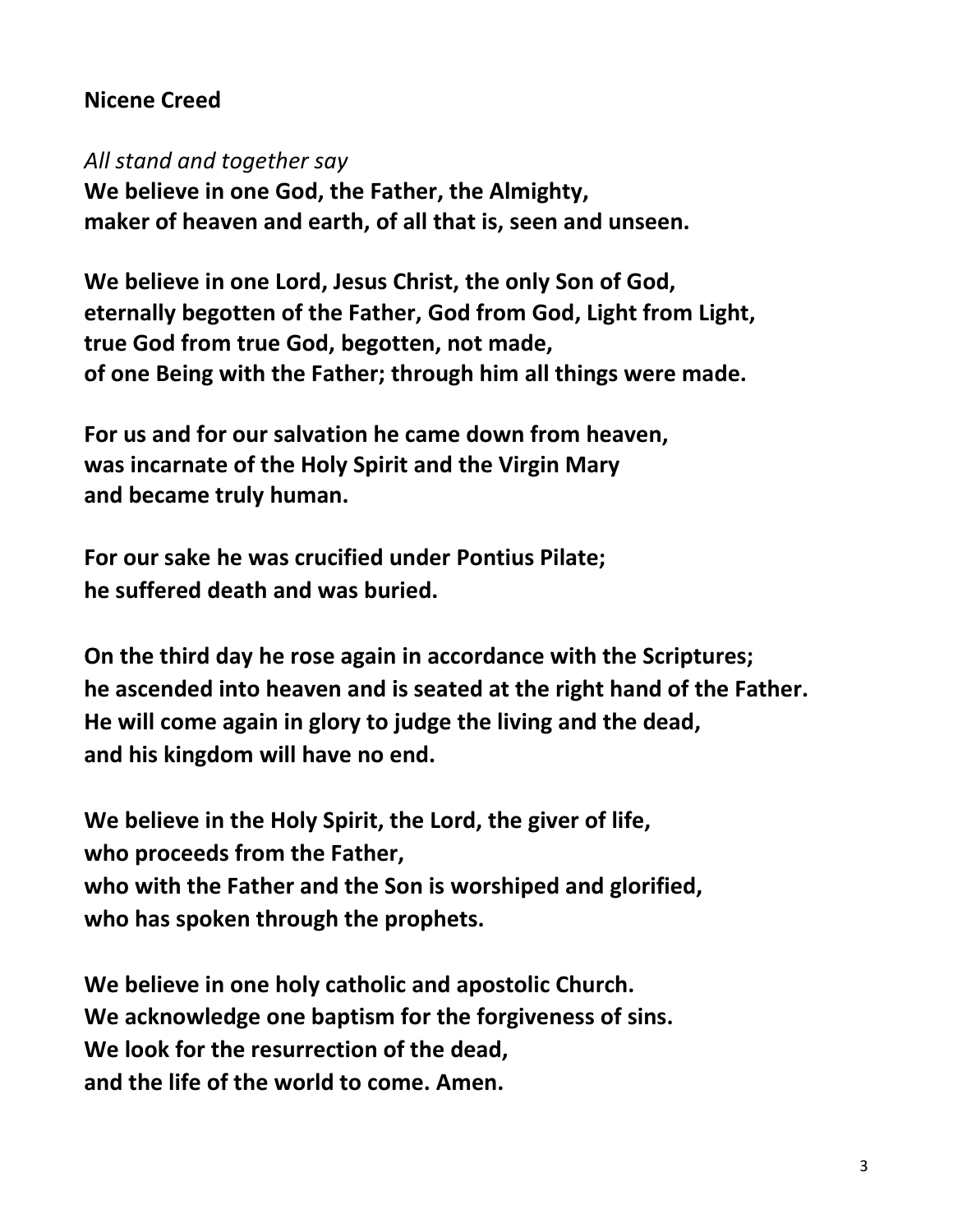#### **Prayers of the People**

*Leader* Friends, do not let your hearts be troubled, and do not let them be afraid. Our God is with us, and in us; therefore, let us pray:

"Come, Spirit of Truth. Come, Holy Spirit."

Holy God, by your Spirit you gave birth to your Church: may our many members be the one Body of Christ in this world. Lead us by your Holy Spirit in the ways of truth and love. Come, Spirit of Truth.

- *People* **Come, Holy Spirit.**
- *Leader* Holy God, you gave your disciples the ability to speak in the languages of the people: may we also speak about your deeds of power throughout the world, that all may know of your salvation. Come, Spirit of Truth.

#### *People* **Come, Holy Spirit.**

*Leader* Holy God, the earth is full of your creatures: may all who look to you be given food in due season. Open your hand in desolate places and fill the hungry with good things.

Come, Spirit of Truth.

#### *People* **Come, Holy Spirit.**

*Leader* Holy God, you poured out your Holy Spirit in your holy city Jerusalem: pour out your Spirit in our own communities. Raise up prophets and dreamers; give us vision. Come, Spirit of Truth.

#### *People* **Come, Holy Spirit.**

*Leader* Holy God, you give the gift of healing by your Spirit: bring healing and wholeness to all those on our hearts and minds this day. In your might and mercy, renew the face of the earth; bring renewal to those in need.

*The Intercessor will add petitions from St. Paul's Parish Prayer List.*

Come, Spirit of Truth.

#### *People* **Come, Holy Spirit.**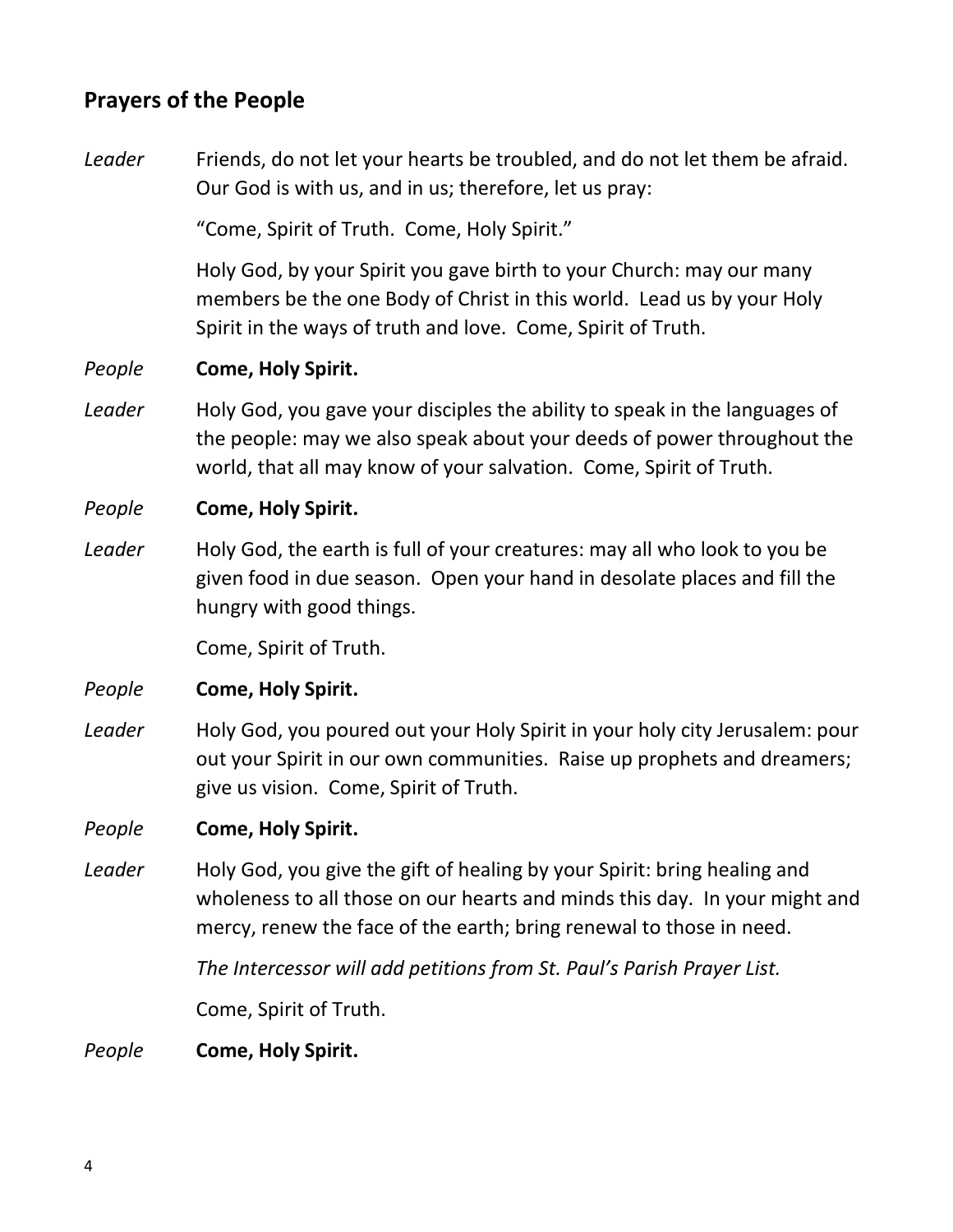*Leader* Holy God, you adopt us as your children, joint heirs with your Christ. In your mercy, keep us and love us. May we, and all who have entered into your joy, rest in your presence forever.

Come, Spirit of Truth.

*People* **Come, Holy Spirit.**

*The Celebrant may add a concluding Collect.*

*Celebrant* Let us confess our sins to God.

*Silence is kept.*

*Celebrant and People* **God of all mercy, we confess that we have sinned against you, opposing your will in our lives. We have denied your goodness in each other, in ourselves, and in the world you have created. We repent of the evil that enslaves us, the evil we have done, and the evil done on our behalf. Forgive, restore, and strengthen us through our Savior Jesus Christ, that we may abide in your love and serve only your will. Amen.**

*Celebrant* Almighty God have mercy on you, forgive you all your sins through the grace of Jesus Christ, strengthen you in all goodness, and by the power of the Holy Spirit keep you in eternal life. **Amen.**

#### **The Peace**

*Celebrant* The peace of Christ be always with you.

*People* **And also with you.**

*Then the ministers and the People greet one another in the name of the Lord.*

#### **Welcome and Announcements**

*Remain seated for the* **Offertory Hymn** *Insert*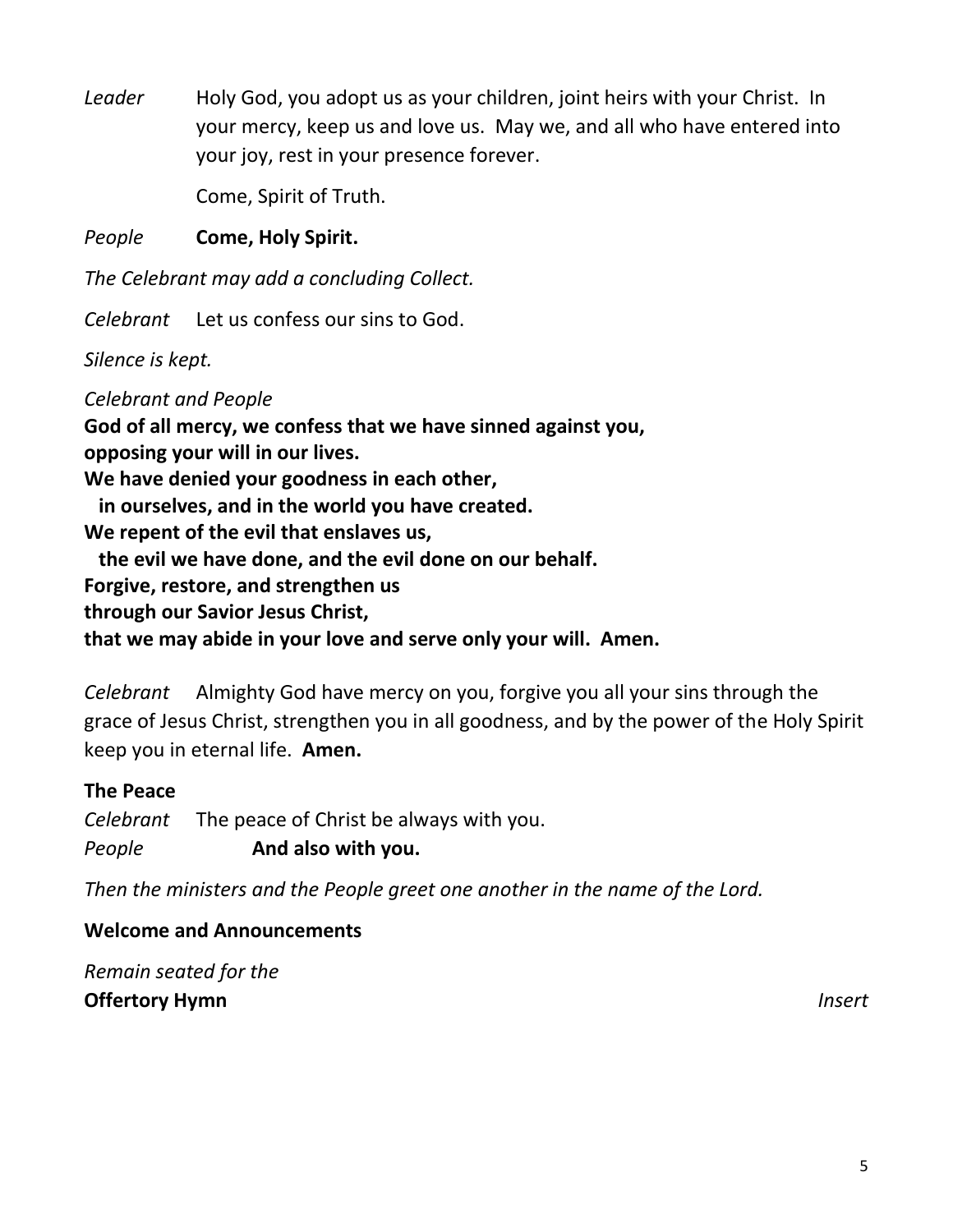A*s the gifts are brought forward, all stand to sing the Doxology*

**Praise God from whom all blessings flow. Praise Him all creatures here below. Praise Him above, ye heavenly host. Praise Father, Son, and Holy Ghost. Amen.**

**Great Thanksgiving** Eucharistic Prayer 1 *Enriching our Worship*

|           | Celebrant The Lord be with you.            |
|-----------|--------------------------------------------|
| People    | And also with you.                         |
| Celebrant | Lift up your hearts.                       |
| People    | We lift them to the Lord.                  |
| Celebrant | Let us give thanks to the Lord our God.    |
| People    | It is right to give our thanks and praise. |
| Celebrant |                                            |

It is truly right, and good and joyful, to give you thanks, all-holy God, source of life and fountain of mercy.

You have filled us and all creation with your blessing and fed us with your constant love; you have redeemed us in Jesus Christ and knit us into one body. Through your Spirit you replenish us and call us to fullness of life.

Therefore, joining with Angels and Archangels and with the faithful of every generation, we lift our voices with all creation as we sing: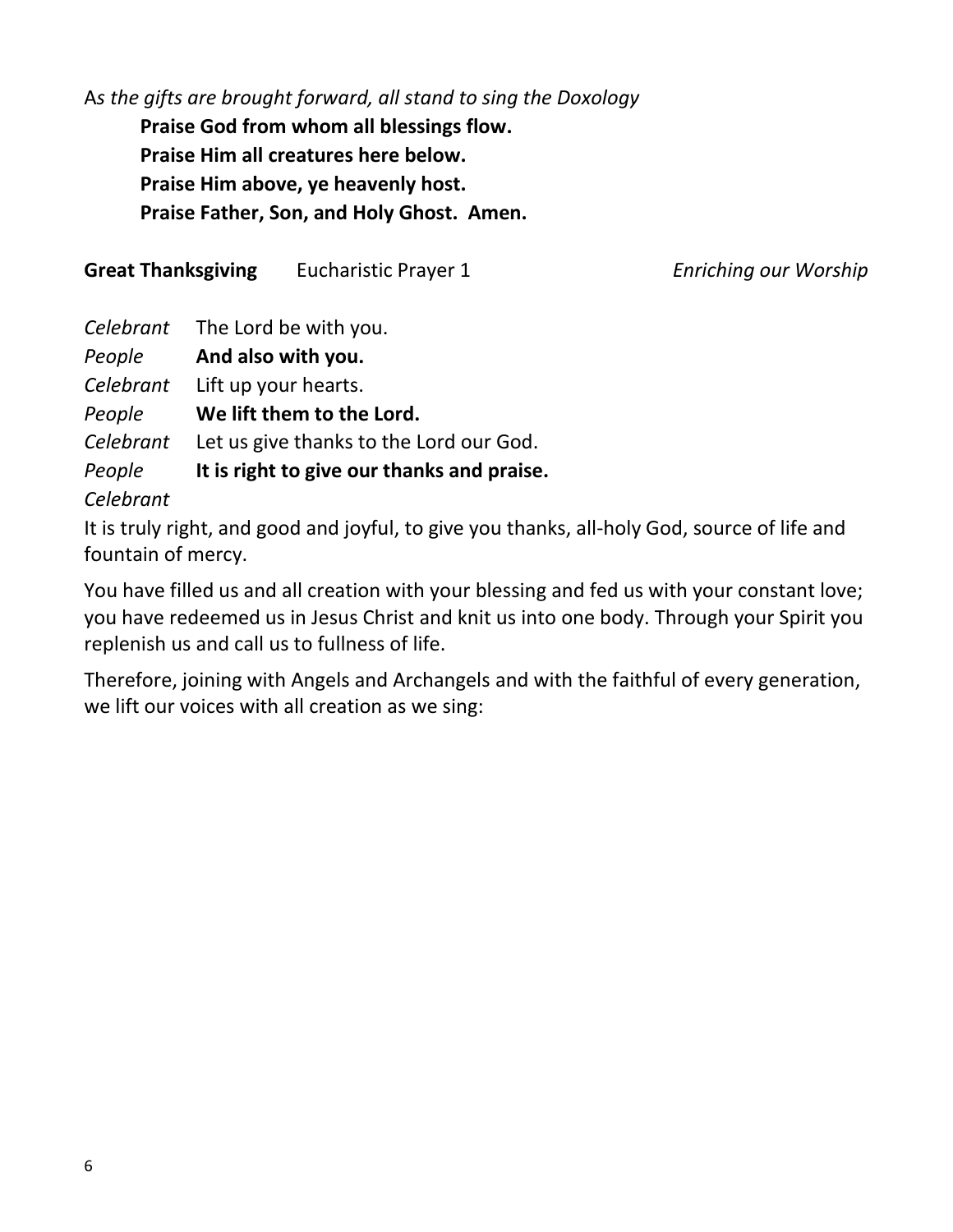*The Celebrant and the People sing the* **Sanctus** WLP 858





#### *The Celebrant continues*

Blessed are you, gracious God, creator of the universe and giver of life. You formed us in your own image and called us to dwell in your infinite love. You gave the world into our care that we might be your faithful stewards and show forth your bountiful grace.

But we failed to honor your image in one another and in ourselves; we would not see your goodness in the world around us; and so we violated your creation, abused one another, and rejected your love. Yet you never ceased to care for us, and prepared the way of salvation for all people.

Through Abraham and Sarah you called us into covenant with you. You delivered us from slavery, sustained us in the wilderness, and raised up prophets to renew your promise of salvation. Then, in the fullness of time, you sent your eternal Word, made mortal flesh in Jesus. Born into the human family, and dwelling among us, he revealed your glory. Giving himself freely to death on the cross, he triumphed over evil, opening the way of freedom and life.

On the night before he died for us, our Savior Jesus Christ took bread, and when he had given thanks to you, he broke it, and gave it to his friends, and said: "Take, eat: This is my Body which is given for you. Do this for the remembrance of me."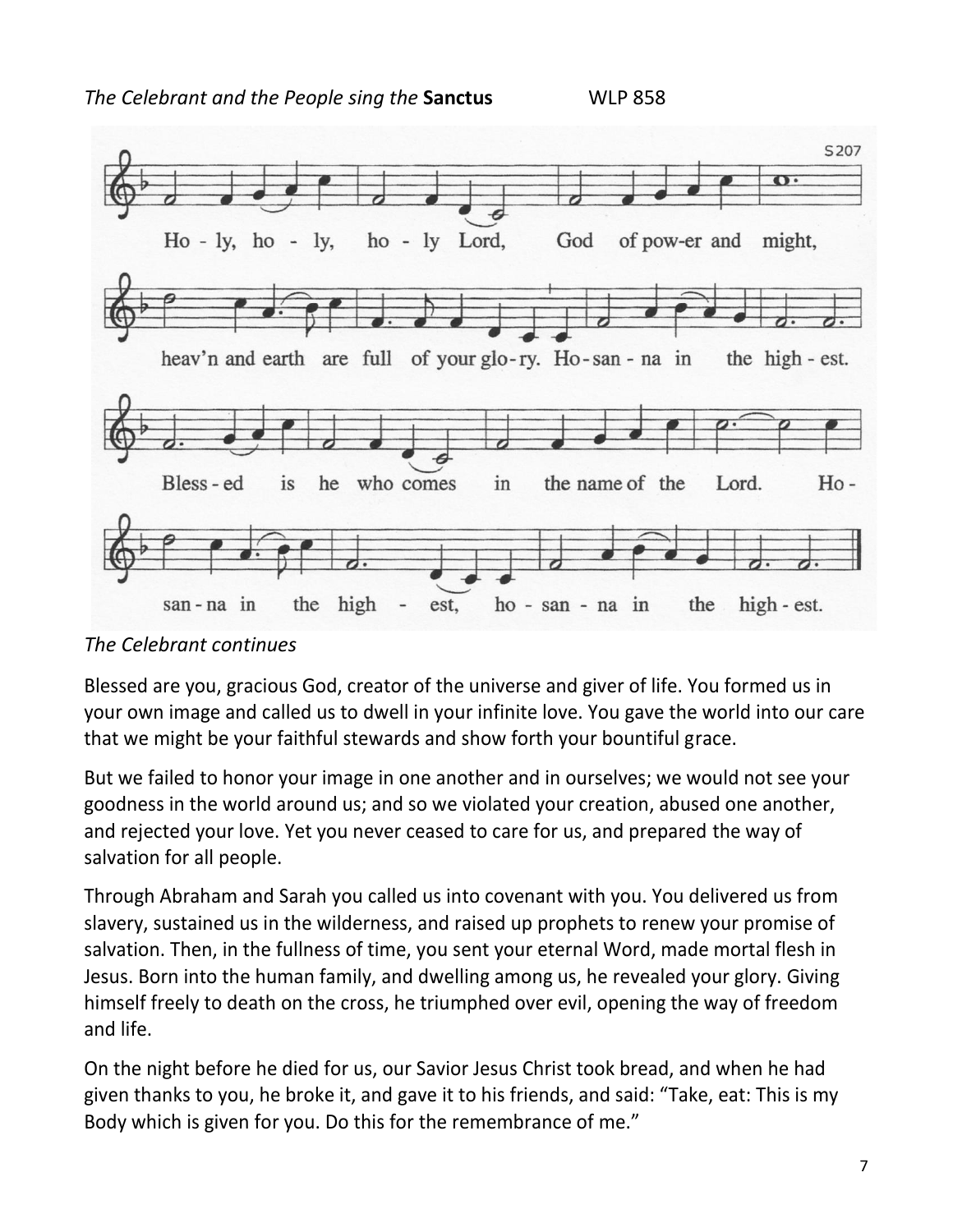As supper was ending, Jesus took the cup of wine, and when he had given thanks, he gave it to them, and said: "Drink this, all of you: This is my Blood of the new Covenant, which is poured out for you and for all for the forgiveness of sins. Whenever you drink it, do this for the remembrance of me."

Therefore we proclaim the mystery of faith:

*Celebrant and People* **Christ has died. Christ is risen. Christ will come again***.*

#### *The Celebrant continues*

Remembering his death and resurrection, we now present to you from your creation this bread and this wine.

By your Holy Spirit may they be for us the Body and Blood of our Savior Jesus Christ. Grant that we who share these gifts may be filled with the Holy Spirit and live as Christ's Body in the world. Bring us into the everlasting heritage of your daughters and sons, that with Blessed Mary, St. Paul, and all your saints, past, present, and yet to come, we may praise your Name for ever.

Through Christ and with Christ and in Christ, in the unity of the Holy Spirit, to you be honor, glory, and praise, for ever and ever. **AMEN**.

### *Celebrant* And now, as our Savior Christ has taught us, we are bold to say, *People and Celebrant*

**Our Father in heaven, hallowed be your Name, your kingdom come, your will be done, on earth as in heaven. Give us today our daily bread. Forgive us our sins as we forgive those who sin against us. Save us from the time of trial, and deliver us from evil. For the kingdom, the power, and the glory are yours, now and for ever. Amen.**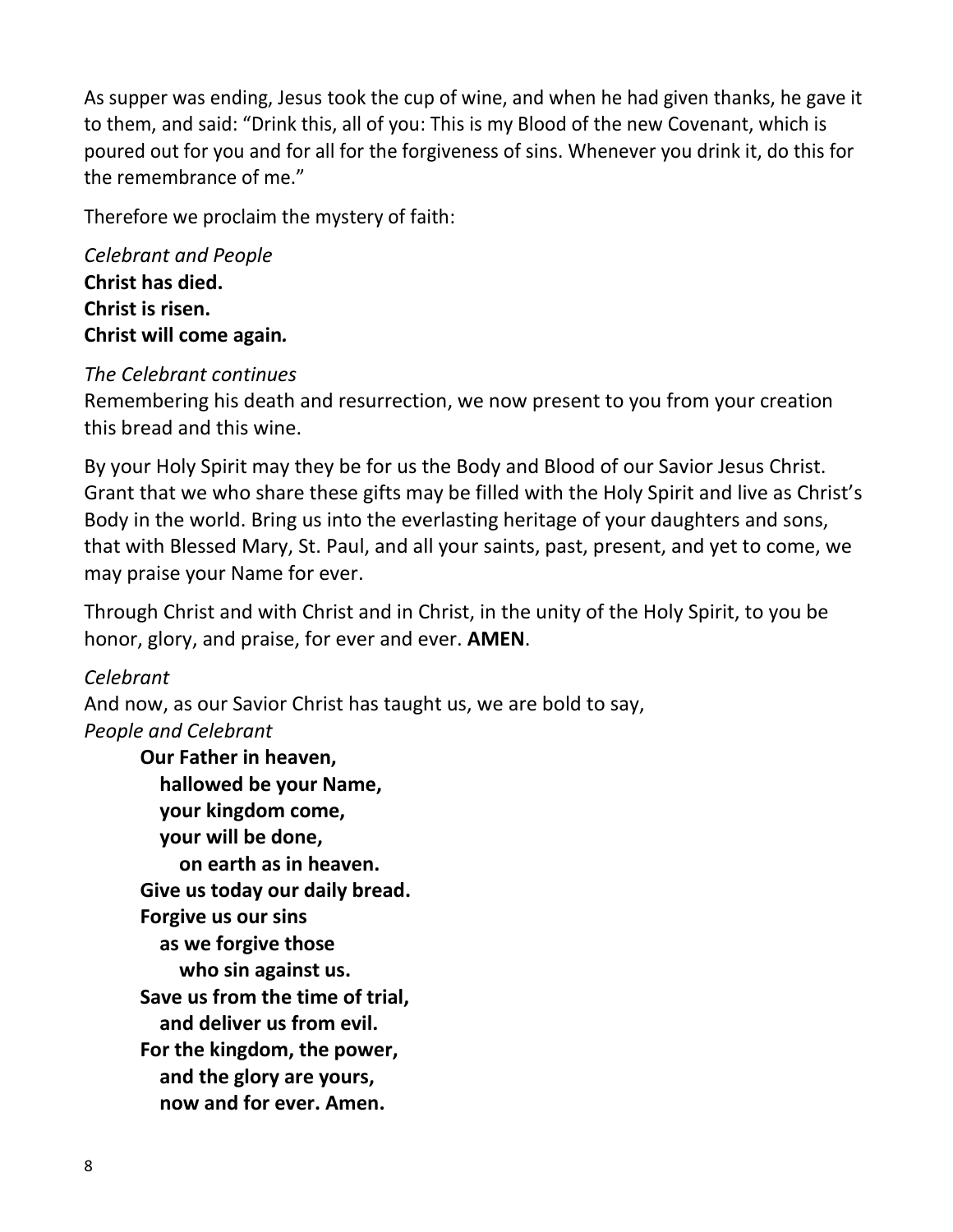#### **Breaking of the Bread**

*A period of silence is kept.*

#### **Fraction Anthem**

*Celebrant* God of promise, you have prepared a banquet for us. People **Happy are those who are called to the Supper of the Lamb.**

*Celebrant* The Gifts of God for the People of God.

*Specific instructions will be given by the Celebrant for how to receive communion following best practices while Covid risk is high. Please know that all are welcome to come to the table of our Lord for communion or simply for a blessing. Gluten-free wafers are available upon request to the server.*

*After Communion,* the C*elebrant says* Let us pray.

*Celebrant and People*

**God of abundance, you have fed us with the bread of life and cup of salvation; you have united us with Christ and one another; and you have made us one with all your people in heaven and on earth. Now send us forth in the power of your Spirit, that we may proclaim your redeeming love to the world and continue for ever in the risen life of Christ our Savior. Amen.**

*All stand for the*  **Blessing**

*Remain standing as we sing the* **Closing Hymn** *Insert*

**Sending Forth** *A priest dismisses the congregation, to which the people respond People* **Thanks be to God.**

**Postlude**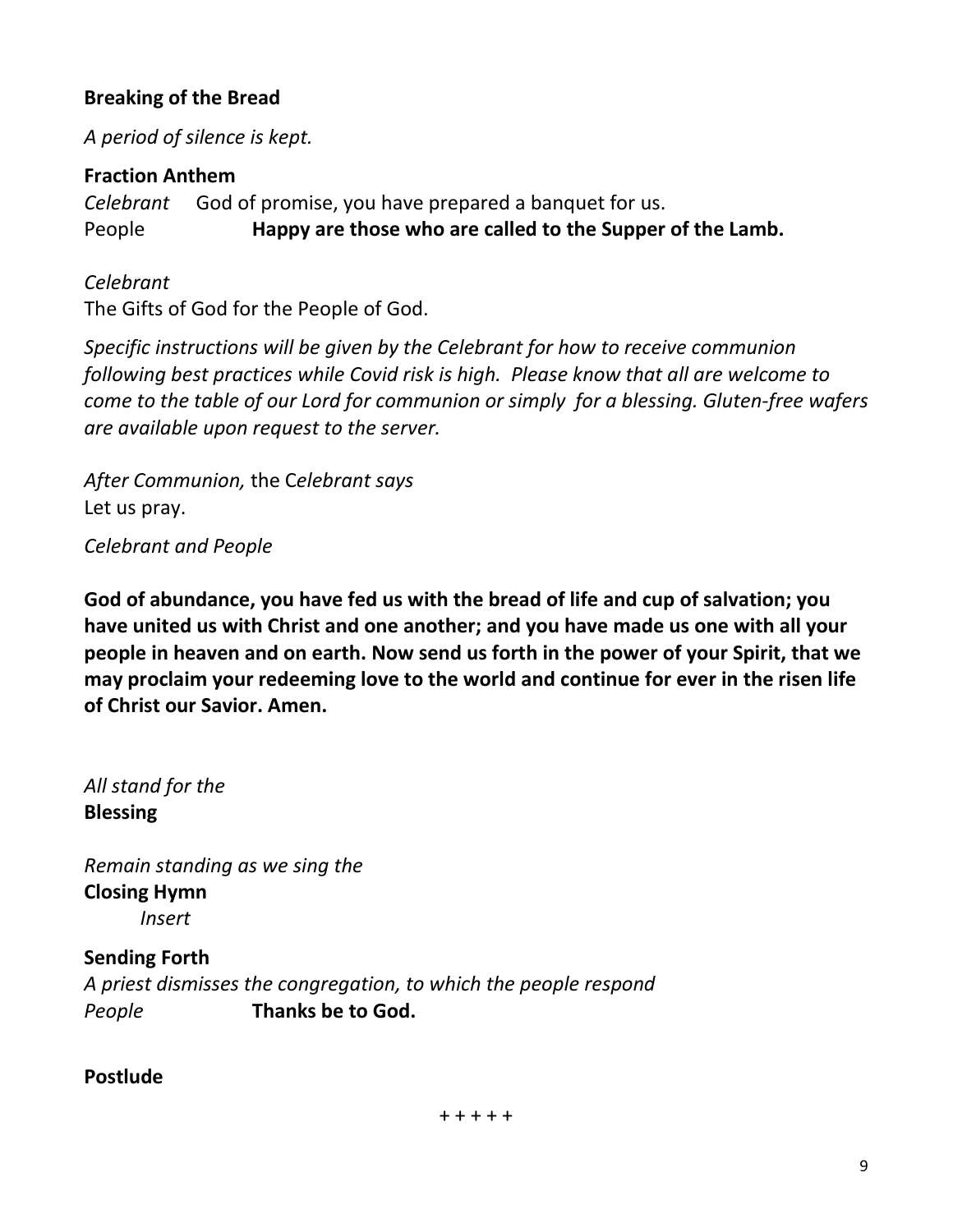*Please return this bulletin after the service so we may use it again.*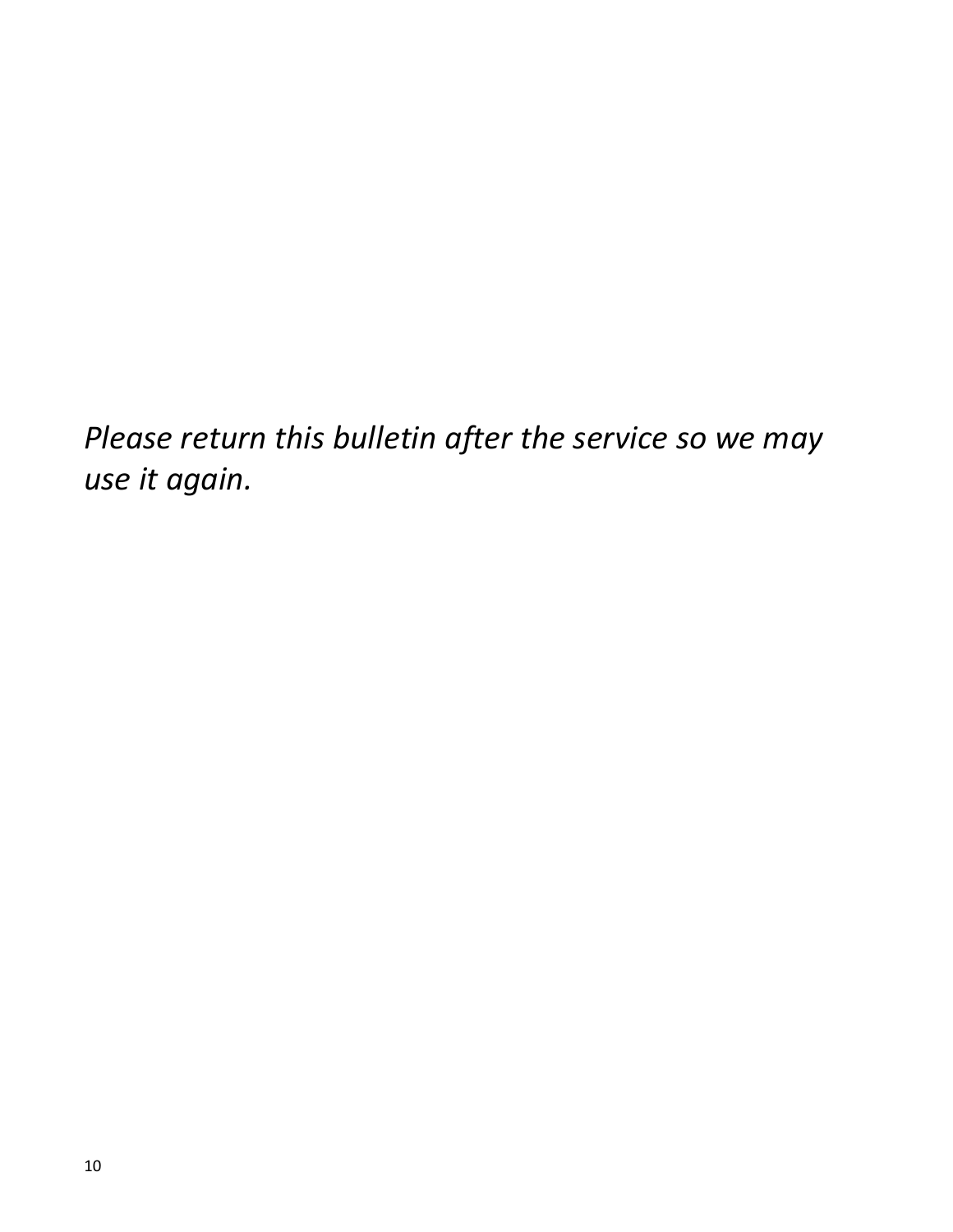## **St. Paul's Episcopal Church, Stockbridge, Massachusetts**

#### **Weekly Worship Schedule**

**Every Wednesday – 8:30 a.m. Morning Prayer on Zoom (see website for link)**

**In June, Sunday worship services will be in the church 8:00 a.m. Holy Eucharist, Rite 1 10:00 a.m. Holy Eucharist with music and livestreaming On June 26, Bishop Fisher will be our guest – One Service Only 9:00 a.m. Holy Eucharist**

**In July, Sunday worship service will be in the churchyard (weather permitting)**

 **9:00 a.m. Holy Eucharist**

**In August, Sunday worship time and location TBD**

### *We look forward to welcoming you again at St. Paul's!*

**Interim Priest:** The Rev. Elizabeth Wade  *Mother Libby's office hours are by appointment. Please e-mail (*[libby\\_wade@yahoo.com](mailto:libby_wade@yahoo.com)*) or call her cell (270-519-6934)* **Priest Associate:** The Rev. Jane Tillman **Verger:** Darryl Lafferty.

**Music Director:** Dillon Streifeneder

**Parish Office Hours are limited this summer.** E-mail or call and Libby or Jorja will get back to you as soon as possible. Please be patient as we go through this season without a Parish Administrator.

stpaulsstockbridge@gmail.com 413-298-4913

**St. Paul's Children's Center:** Lisa Kane, Director, 298-4639